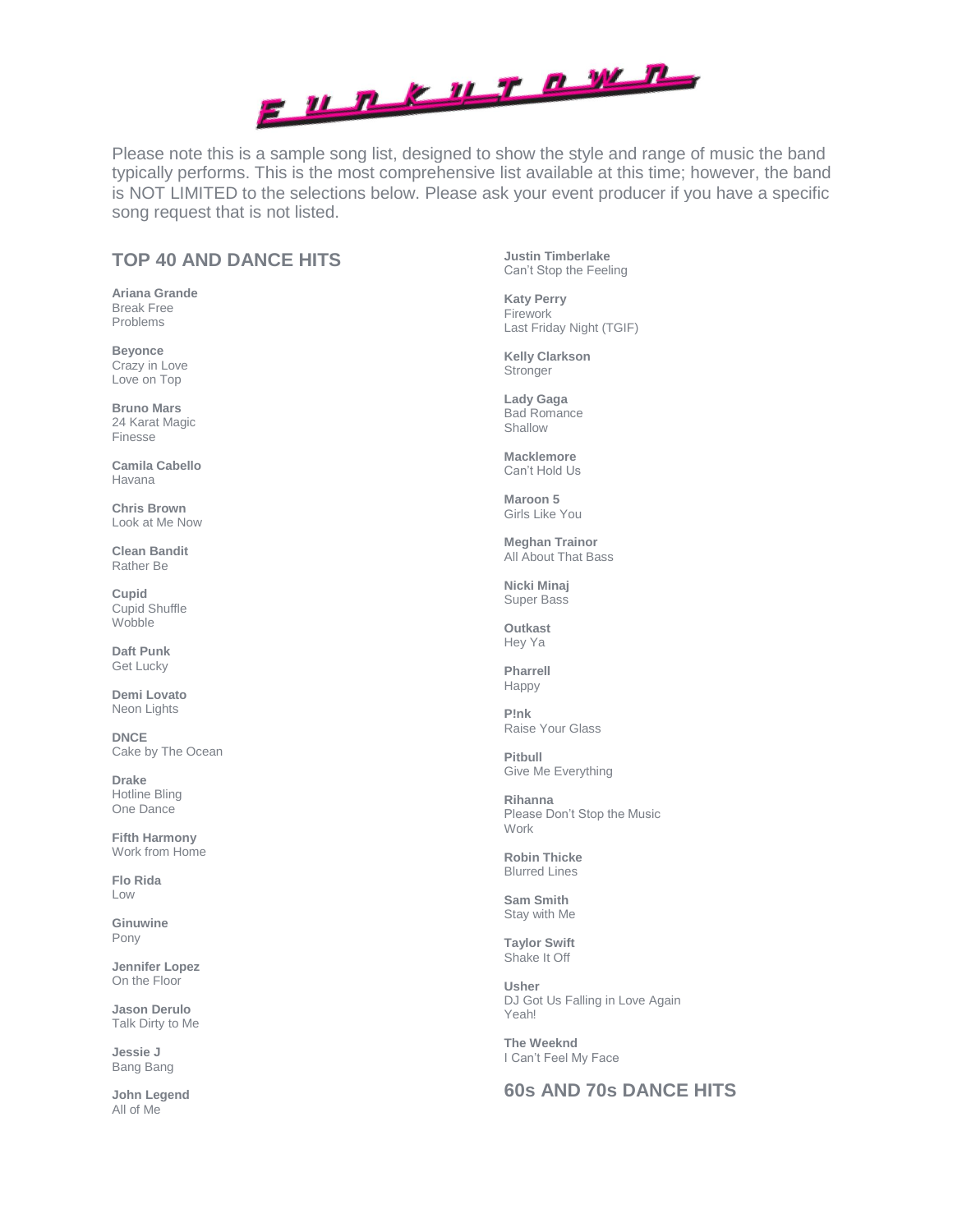**A Taste of Honey**  Boogie Oogie Oogie

**The Beatles** Come Together

**The Bee Gees** Stayin' Alive

**Cameo** Word Up

**The Commodores** Brick House

**Donna Summer** Last Dance

**Earth, Wind and Fire** Let's Groove September

**Gloria Gainer** I Will Survive

**Isley Brothers Shout** 

**The Jackson 5** ABC I Want You Back

**Kool and the Gang** Celebration

**Marvin Gaye** Let's Get It On

**Neil Diamond** Sweet Caroline

**Patti LaBelle** Lady Marmalade

**Queen** We Will Rock You

**Rick James** Mary Jane **Sister Sledge**  We Are Family

**Stevie Wonder Superstition** 

**Wild Cherry**  Play That Funky Music

#### **80s AND 90s DANCE HITS**

**Bell, Biv, Devoe** Poison

**Bobby Brown**  My Prerogative

**The Eagles**  I Can't Tell You Why **Lionel Richie** Dancing on The Ceiling

**Madonna**  Material Girl

**Michael Jackson** Billie Jean PYT Rock with You Shake Your Body Down

**Phil Collins** In the Air Tonight

**The Police** Every Breath You Take

**Prince** 1999 Kiss

**Rick James**  Super Freak

**Santana**  Maria Maria Smooth

**The Time** Jungle Love

**Whitney Houston** I Wanna Dance with Somebody

#### **MOTOWN, BEACH AND OLDIES**

**Ben E. King**  Stand By Me

**Chubby Checker**  The Twist

**The Contours**  Do You Love Me

**Diana Ross** Why Do Fools Fall in Love

**The Drifters**  Under the Boardwalk

**Eddie Floyd** Knock on Wood

**Elvis Presley** Love Me Tender

**Four Tops** Sugar Pie Honey Bunch

**James Brown**  Papa's Got A Brand New Bag

**Martha and The Vandellas** Dancing in The Street

**Otis Redding**  Try A Little Tenderness